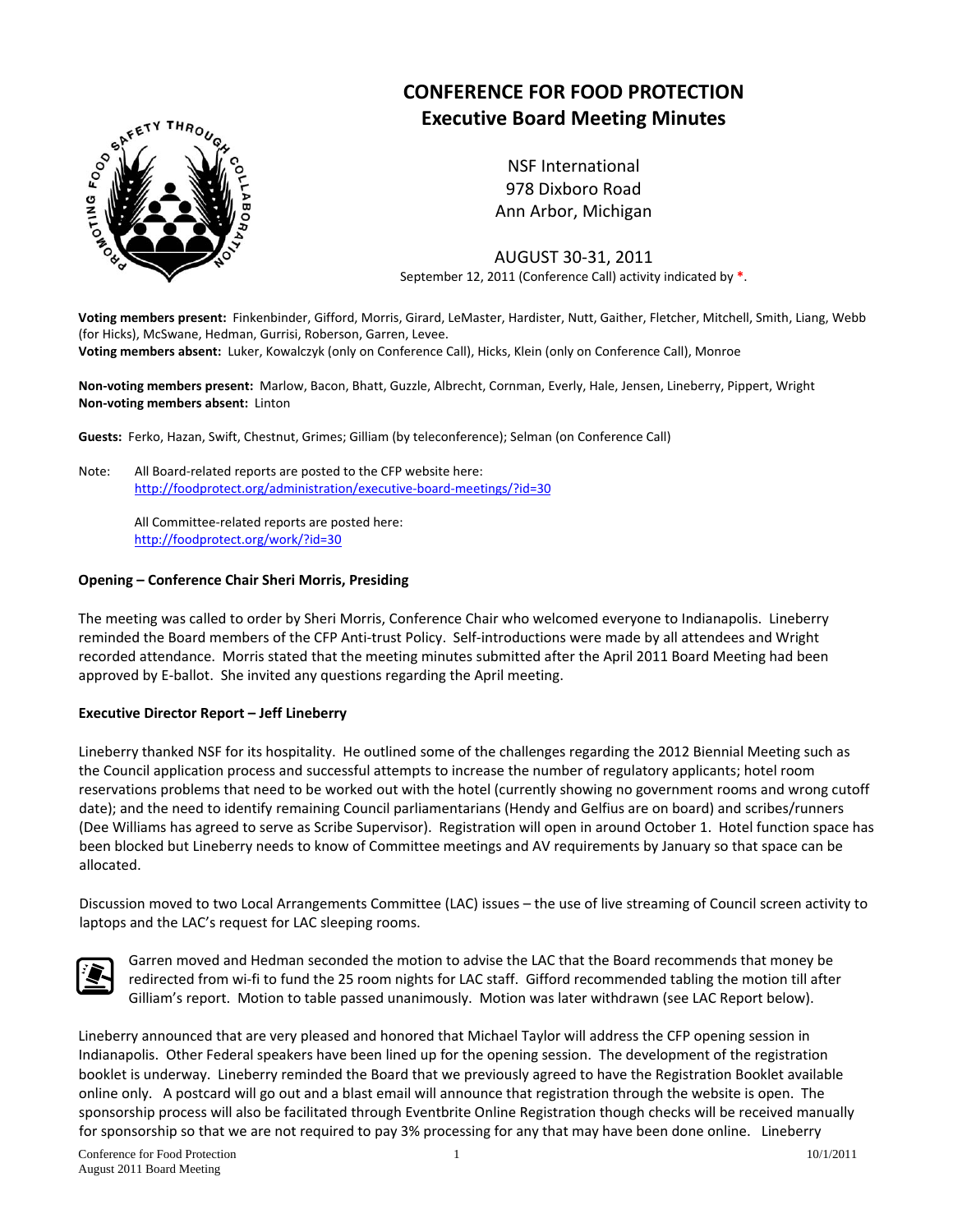summarized a comparison between the previously used Elavon vs. the Eventbrite credit card processing which will be used going forward. Separate CFP membership payments will be available during the time the registration software is in use; new or renewed membership will be available only by check when the registration software is inactive between Biennial Meetings. Hamstra will be working on the Online 2012 Issue Submission process with Everly and Hale.

Lineberry announced that the Executive staff is retiring their positions at the end of contracts in September 2012. Morris recommends discussing it extensively on day 2 of the meeting.



Nutt moved and Mitchell seconded recommendation that discussion of CFP staff requirements and future be tabled till day 2 of the meeting. Motion passed unanimously.



Levee moved and Garren seconded the motion to accept the Executive Director's report. The motion carried unanimously.

# **Executive Treasurer Financial Report – Eric Pippert**

Pippert reported that the draft Biennial Meeting Budget takes survey recommendations into account (to be discussed under old business). Mitchell stated that she appreciated the survey and feedback.

As requested at the April Executive Board Meeting, Pippert spoke to 3 accounting firms using the 11 questions provided by the Audit Committee. The firms had been recommended by CFP's tax accountant. Pippert summarized his findings and pricing for a review vs. an audit. Pricing came down to approximately \$6500. Board discussion ensued.



Gifford moved and Hedman seconded motion to proceed with 2011 audit with company recommended by Pippert for approximately \$6500. The motion was tabled till Eric contacts company regarding the audit period that would be audited for that price. **\*** Pippert later clarified that 6500 audit cost would be for 1 year. Discussion ensued on the necessity of paying for an annual audit rather than a multi‐year audit. Policy states every 4 years by CPA. Constitution does not specify anything beyond Audit Committee audit. Motion carried unanimously.

Pippert reported that the FDA closed its small grant application process on July  $15^{th}$ . Smith stated that the FDA is not likely to reopen it until after Oct 1, so the availability of this grant is unknown at this time. Pippert reported that a CDC grant option is possible though it would be a stretch to meet the requirements of the grant's goal of improving worker safety. Eight Crumbine Award sponsors gave \$500 each to allow winners to travel to award venues. Pippert summarized the Florida tax exempt process and status (pending).



unanimously. Girard moved and Nutt seconded motion to accept the Executive Treasurer's report. The motion passed

# **xecutive Assistant Report – Lisa Wright E**

Wright reported that the website is operating well and has been updated to include all reports submitted for this meeting. rosters from Committee Chairs so that the Biennial Meeting Program book will accurately reflect Committee membership. An email will go out in October asking for updated names, company name, city and state of each Committee member. She stated that we currently have 542 members. Wright asked for support from Council Chairs in getting updated Excel

Wright and Lineberry demonstrated Eventbrite's CFP Biennial Meeting Registration Form and explained how the discount code will work.



McSwane moved and Fletcher seconded the motion to accept the Executive Assistant's report. The motion passed unanimously.

# **ld Business O**

# *012 Biennial Meeting Pricing 2*

Pippert stated that the 2012 biennial meeting budget was prepared with changes arising out of the member survey. He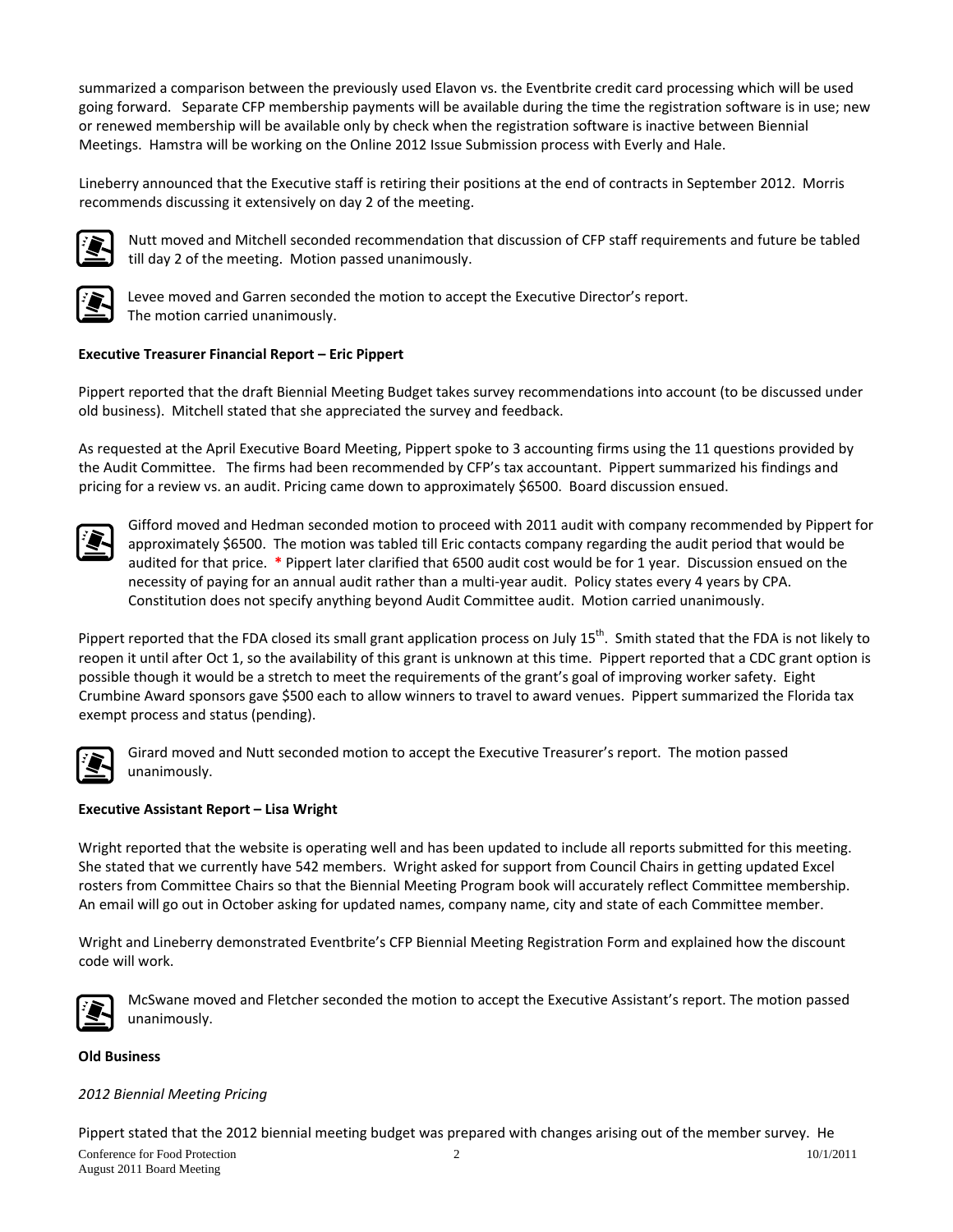stated that the Conference Chair's reception was cancelled (per Conference Chair's and Board's previous recommendation) and the Opening (Saturday) reception has been eliminated (per survey results).

disposition of beverages and breaks. Hedman recommended that McSwane (LAC member) look into distribution of water via the gift bags and registration desk thus eliminating the need to provide water at \$4 per bottle through the hotel. Pippert tated that our goal is to spend the Hotel‐required food and beverage budget and no more. s Discussion ensued regarding Food and Beverage and A/V budgets. The survey indicated that changes could be made in the

the end result. (I did not do a good job capturing these votes and recorded segment was unintelligible. If anyone has better *collection or notes of these votes, please let me know – EW). re* The Board discussed meeting fees for a period of time based upon 2 options presented by Pippert. The votes below capture



membership and to raise the Workshop from \$125 to \$150. After extensive discussion the question was called, vote ended discussion, and the motion failed. Hedman moved and Finkenbinder seconded motion to raise the membership fee from \$50 to \$100 for 2 years



Nutt moved and Fletcher seconded motion to raise Registration fee from \$395 to \$445. Vote was 5 approved and 9 opposed. Motion failed.



A third motion (not recorded) approved raising workshop fees by \$25. This motionpassed.

# **ouncil Reports C**

# *ouncil I Report –Deborah Marlow/Brenda Bacon C*

that analyze recall effectiveness checks. Webb suggests info may be requested of firm impacted by recall. These suggestions will be shared with the Committee. Marlow ummarized previously submitted report. Key elements that were discussed by Executive Board: Recall Sub‐ Committee asked again for \$5500 for a systematic analysis of recalls. McSwane recommends that CFP ask regulatory agencies to fund studies within their agencies to evaluate benefits of recalls. Bacon suggested eliciting reports from agencies

Garren moved and Nutt seconded motion that we will not fund the \$5500 study. The motion passed unanimously.

Hedman recommends that the author of the article (Committee Co-Chair) should be cautioned that article should have been authority. McSwane recommends we move cautiously with this since there are many opportunities to publicize CFP that may Chair position descriptions regarding this issue if the Board votes to do so. Cornman said that she will take a look at other nprofit organizations and bring information back to the Board. no Marlow shared a Food Safety Magazine report in which CFP was mentioned; there was some discussion about what types of CFP information can be shared publicly and to what extent a Committee member can "represent" his views as CFP views. approved at least by the Committee before publication and probably by the Council and Conference Chair. The Chair was cautioned to not reference CFP but ignored the caution. Everly recommends that Council Chair position descriptions be modified to include a statement about referencing or using CFP or in speaking for CFP. Only the Board should have that be of benefit to us. Girard spoke in support of caution. Lineberry will draft a statement to add to Council and Committee



apply to use of CFP and intellectual property of CFP; and require communication through any designee to be preapproved. New language would be approved by the Executive Board by evote. The motion passed unanimously. Garren moved and Gaither seconded motion to direct the Executive Director and Consititution & Bylaws Committee to create proposed language for a policy statement related to communications using the CFP name; policy should

Hedman moved and Gifford seconded the motion to accept the Council I Report except for Council selections. The motion passed unanimously.

new members and all new members have Committee experience. Bacon reiterated her goal that all Council I members were selected as a reward for their work and commitment to the organization. Marlow and Bacon reported that Council I is balanced. They are seeking one alternate. There is a good balance of old and

Conference for Food Protection 3 10/1/2011 August 2011 Board Meeting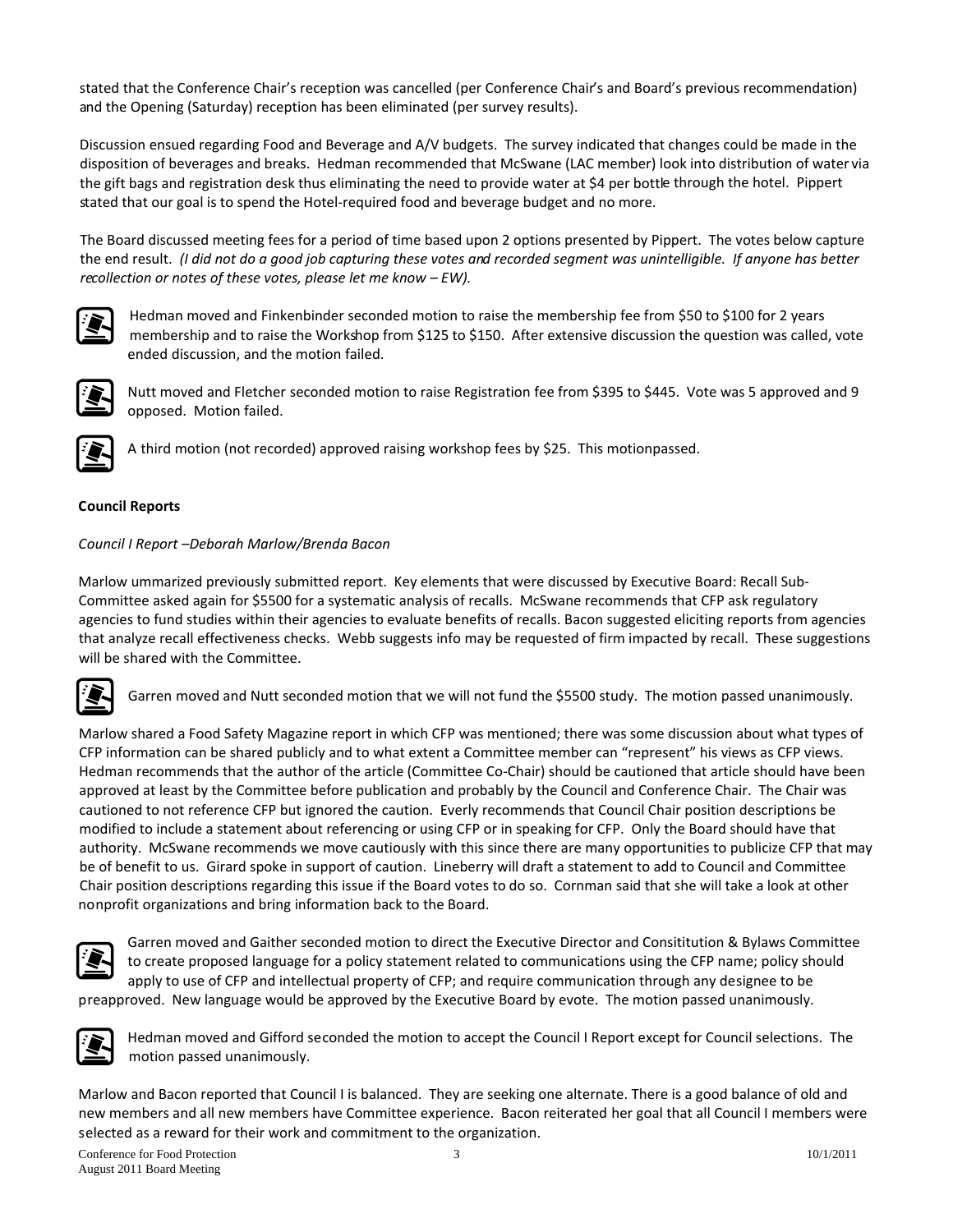# *ouncil II Report – Chirag Bhatt/Patrick Guzzle C*

Bhatt asked for questions regarding his previously submitted Council II Summary Report. Bhatt reported that Council II is also challenge. One specific change was made to the submitted roster pending Board's Council roster acceptance vote. balanced, and members were selected based upon Committee activity. He stated that filling regulatory spots was a



Gifford moved and McSwane seconded motion to accept the Council II report except for Council selections. The motion passed unanimously.

# *ouncil III Report – Rich Linton (via teleconference)/Dave Gifford C*

submitting numerous issues. The Allergen Committee is trying to complete charges with Gifford's and Linton's guidance. All charges should be met. Linton summarized his previously submitted report. The ROP and Hand Hygiene Committees have done well and are

Linton presented proposed Council II roster changes.



McSwane moved and Nutt seconded motion to accept Council III report except for Council selections. The motion passed unanimously.



Girard moved and LeMaster seconded motion to accept changes to Council III roster. The motion passed unanimously.



Nutt moved and Garren seconded the motion to accept all Council rosters with the one change to Council II not yet formally approved. The motion passed unanimously.

### **tanding Committee Reports S**

### *rogram – Julie Albrecht P*

speakers are confirmed. Lineberry requested a final written agenda from Albrecht for the Registration opening by Oct 1. The Biennial Meeting Workshop will be on Norovirus. Albrecht reviewed the submitted agenda and noted that many

### *ood Protection Managers Certification Committee– Joyce Jensen F*

Jensen reviewed previously submitted report. Numerous changes will be proposed for the Standards based on a hard look at Swift (ANSI) stated that ANSI supports the changes developed by the Committee especially because of the metrics developed to evaluate whether changes are working and appropriate testing protocols are being utilized. Jensen offered her appreciation to John Marcello for the leadership he has provided to achieve the modifications to standards. compromises of standards that were revealed by Committee members. New controls have been proposed for all phases of the certification process especially test administrator‐proctor/trainer issues. Changes will be evaluated for cost and success.



Committee (ACAC) member with a term to begin following the 2012 CFP Biennial Meeting). The motion passed unanimously. Gifford moved and Mitchell seconded motion to accept the 3 parts of the recommended requests from FPMCC (1. accept Committee Report, 2. approve the Recommended Solution and Proposed Standard Revisions per the Charge for Issue 2010‐II‐020, and 3. approve Joyce Jensen to serve as an ANSI/Conference for Food Protection Accreditation

# *udit – Terry Levee A*

riteria to Pippert to use when choosing an auditing firm. The Committee is still working on SOP for the Audit Committee. c Levee summarized the previously submitted report. No issues were found on the Quarter 1 audit. The Committee provided



LeMaster moved and Garren seconded a motion to accept the Audit Committee Report. The motion passed unanimously.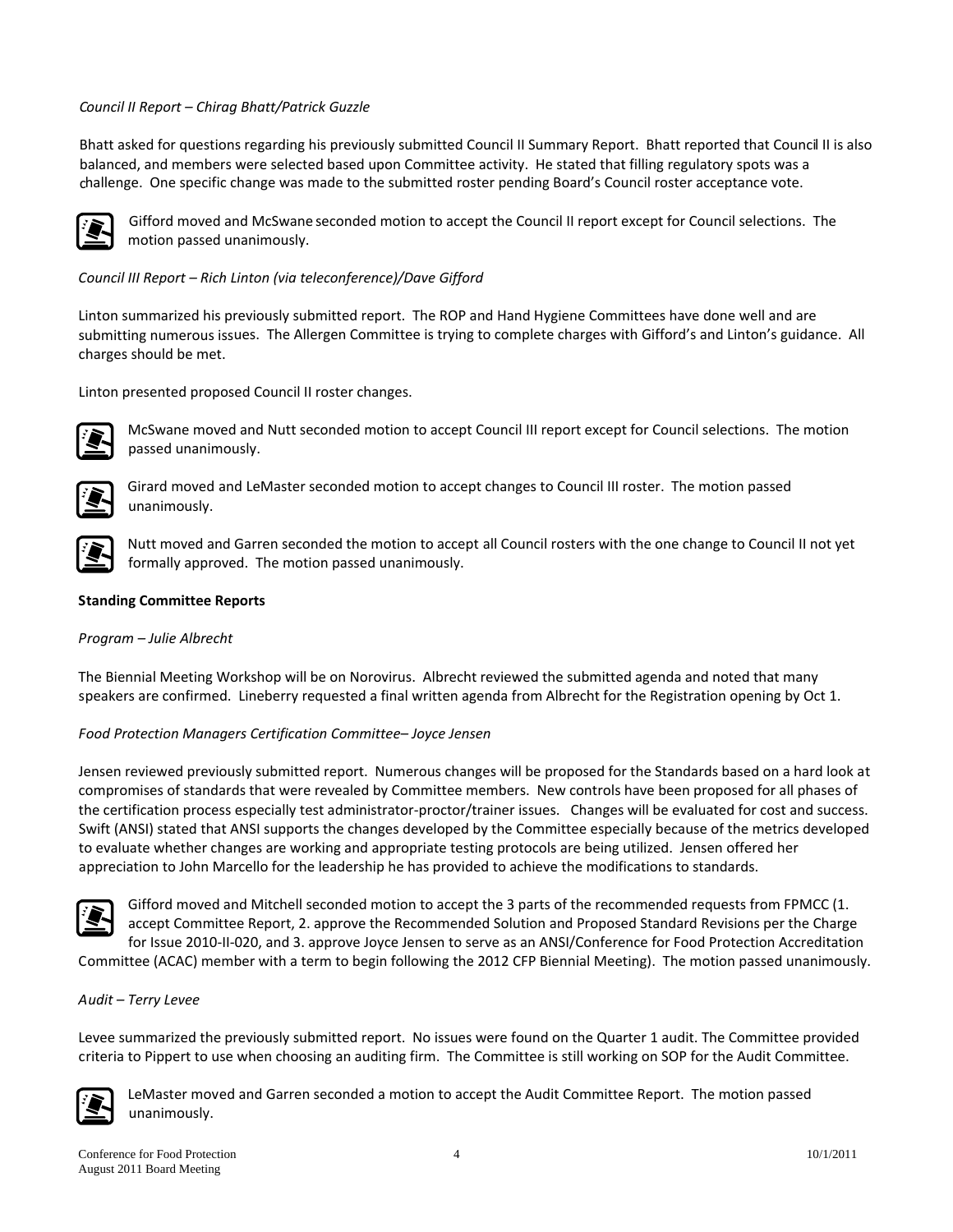#### *trategic Planning – Ken Rosenwinkel S*

survey that was completed last cycle. The Committee requests Board approval to engage in outreach to the Consumer Goods Forum to enhance CFP's work. Rosenwinkel briefly summarized his previously submitted report. He reiterated some of the high value goals out of the



Levee moved and Hedman seconded a motion to authorize the Committee to research potential opportunities to dialogue with GFSI and to draft a letter of outreach to GFSI to be approved by the Board. The motion passed unanimously.



Hedman moved and LeMaster seconded a motion to accept the Strategic Planning Committee Report. The motion passed unanimously.

#### Local Arrangements Committee – Scott Gilliam (by teleconference)

that the money may best be spent on providing LAC sleeping rooms or other benefits. Gilliam stated that he will take that information back to the Committee. Gilliam summarized his previously submitted report. LAC is still looking for all scribes and one parliamentarian. He addressed the issues of sleeping rooms for LAC and the room networking costs. The Board expressed concern that the cost of networking was so high for a feature that may not add sufficient value to the member's experience. It was recommended

Gilliam stated that after discussion with Lineberry about catering costs, the LAC is willing to have a cost-shared breakfast on Sunday morning with CFP.



Girard moved and Levee seconded motion to approve catering budget to include the pooling of monies with LAC to provide a breakfast. The motion passed unanimously.



rooms earned then cover remainder. Lineberry stated that we do not know if earned free rooms will be sufficient to cover speakers. After much discussion, 5 voted yes and 8 voted no. The motion was not carried. No additional Girard moved and Levee seconded motion to support provision of 12 room nights for LAC first using available free

motion was made. Lineberry will advise the LAC that they will need to cover the costs out of local monies.

#### *pecial Motion S*

The Board was running out of time to complete the agenda and some members left.



Gaither moved and LeMaster seconded a motion to stop the meeting and schedule a call to occur by September 13<sup>th</sup> to complete the agenda. The motion was withdrawn and not voted on.

lines. Wright will make arrangements. Meeting notes will reflect conclusion of meeting via conference call. Conference call activities are indicated throughout this report with \*. The Board decided to do a few more short reports and then complete the meeting with a conference call. Roberson suggested using his account with www.doodle.com to facilitate scheduling and Garren offered to host the call with sufficient

#### *Constitution, Bylaws/Procedures – Lee Cornman*

Cornman summarized the previously submitted Committee report.

The Committee researched committee membership size among a number of similar organizations. These other organizations **\*** The Committee seeks guidance from the Board on Council Committee size, constituency designations, and future direction. prescribe a minimum size not a maximum size. The CFP position descriptions/procedures generally state min of 11 and describe a recommended minimum constituency structure. The Committee suggests that Council structure be used as a template and 22 be the maximum number. Cornman reviewed 4 suggestions from the Committee and there was general discussion on each (see report). No further Board action was taken beyond taking comments back to the Committee. Cornman reviewed the Committee's work on creating a definition for a retirement category (emeritus) and the plans to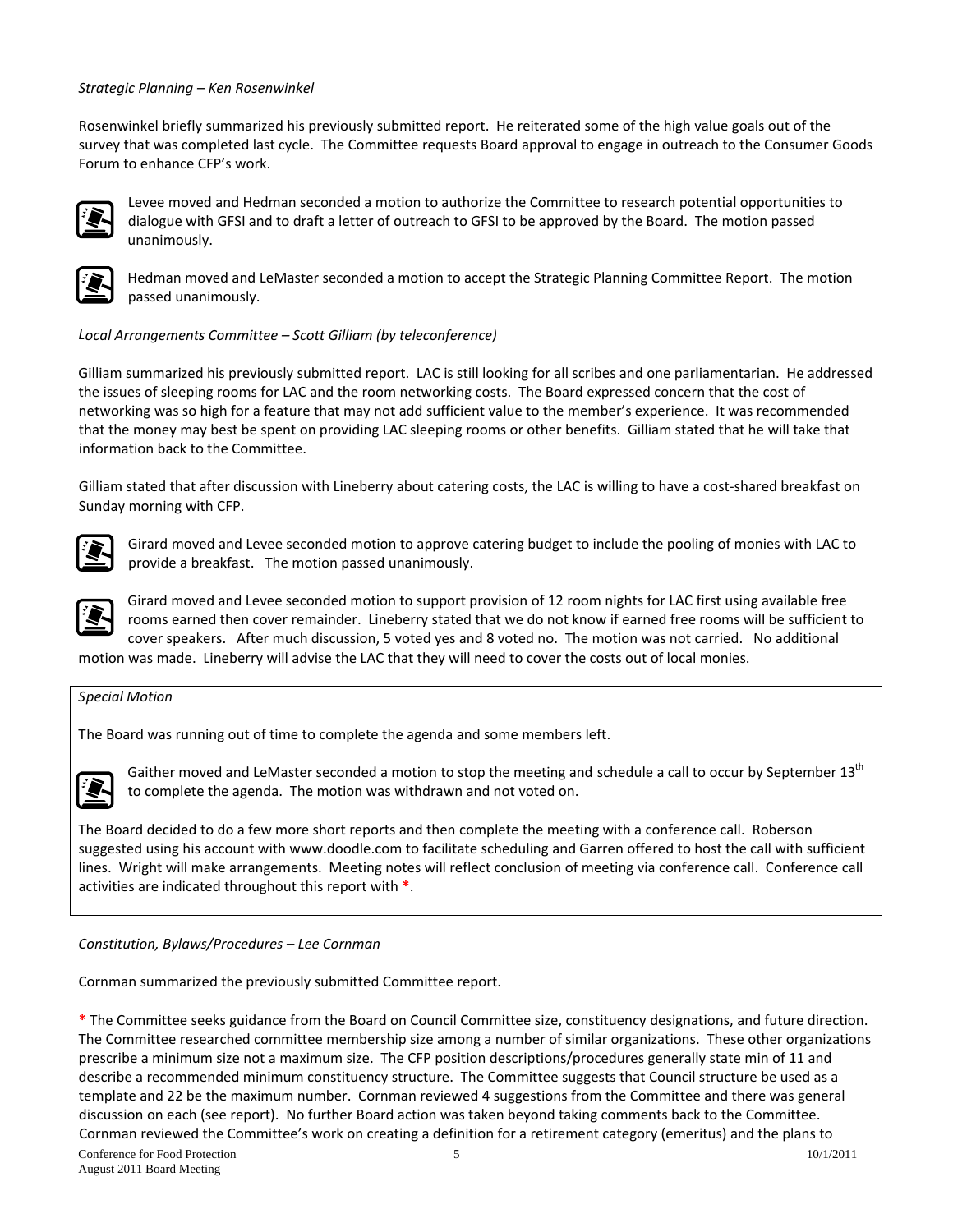further refine constituencies currently in place. Board comments were positive on the proposed definition for emeritus status.



McSwane moved and Levee seconded a motion that an emeritus category be created, that dues be the same as for all categories, and that the Board directs the Committee to develop an Issue to submit to Council II for consideration. The motion carried unanimously.

Cornman stated that they are developing an Issue that will authorize the Committee to fully overhaul all Conference documents into one large master manual.



the Committee to develop a comprehensive Conference for Food Protection in a single master document. The motion passed unanimously. Gaither moved and Garren seconded a motion to ask the Constitution & Bylaws to create an Issue for 2012 charging



Levee moved and McSwane seconded a motion to accept the Constitution & Bylaws Committee report. The motion passed unanimously.

### *sue – Vicki Everly/Aggie Hale Is*

an Issue. Everly reviewed the 4 items to be included in the Issue for Board approval (see the previously submitted Committee Report for details). **\*** Everly reviewed her previously submitted report.She reminded the Board of the Committee's primary role: to review Issues, maintain all of the Issues‐related procedures, and develop new narratives to describe the process. She stated that we would like to memorialize what we did in 2010 and asks the Board for approval before this is submitted to the Conference as



accept all new language regarding Issues as recommended by the Issue Committee. The motion passed unanimously. Gifford moved and Levee seconded the motion to approve that an Issue be developed on behalf of the Board to

Levee moved and Gaither seconded the motion to accept the Issue Committee Report. The motion passed unanimously.

# **Federal Agency Reports**

#### *DA – Kevin Smith F*

September that will describe in more detail how some items were addressed differently from what was recommended by CFP but achieves the same end. Kevin summarized his previously submitted report. He expects the 2011 Food Code Supplement to be out in the next few weeks - 13 out of 16 Issues will be addressed in the supplement. A letter will also be sent to the Conference Chair in mid-

Smith informed the Council III Chair and the Executive Board that FDA is concerned about the direction the CFP Hand Hygiene Committee is taking. Specifically, Smith expressed concern that the Committee is developing educational materials that go documents. Smith added that the Committee's charge did not include a request to develop a document that characterizes establishment. Hedman expressed concern that the Committee is developing educational materials and that the Committee input from public health/regulatory representatives and vendors to the retail/foodservice industry. Linton and Smith agreed to schedule joint discussions with the Committee Chairs to increase the chances that the Committee's report will result in rogress at the 2012 biennial meeting, p beyond the scope of the Committee charges and on which FDA is not in a position to provide comment on such regulations that apply to the manufacture and marketing of hand antiseptics and the use of such products in a food should focus on the charges provided. Smith also reiterated the concerns he expressed previously to the Board that the Hand Hygiene Committee is too large and that having several subgroups makes it difficult to ensure adequate balance among

# *SDA –Jennifer Webb for John Hicks U*

**\*** Webb summarized her previously submitted report. USDA is seeing problems with allergens and FSIS has issued guidance to field personnel to review process control and labeling as well as highlighting the issue with establishments when possible.